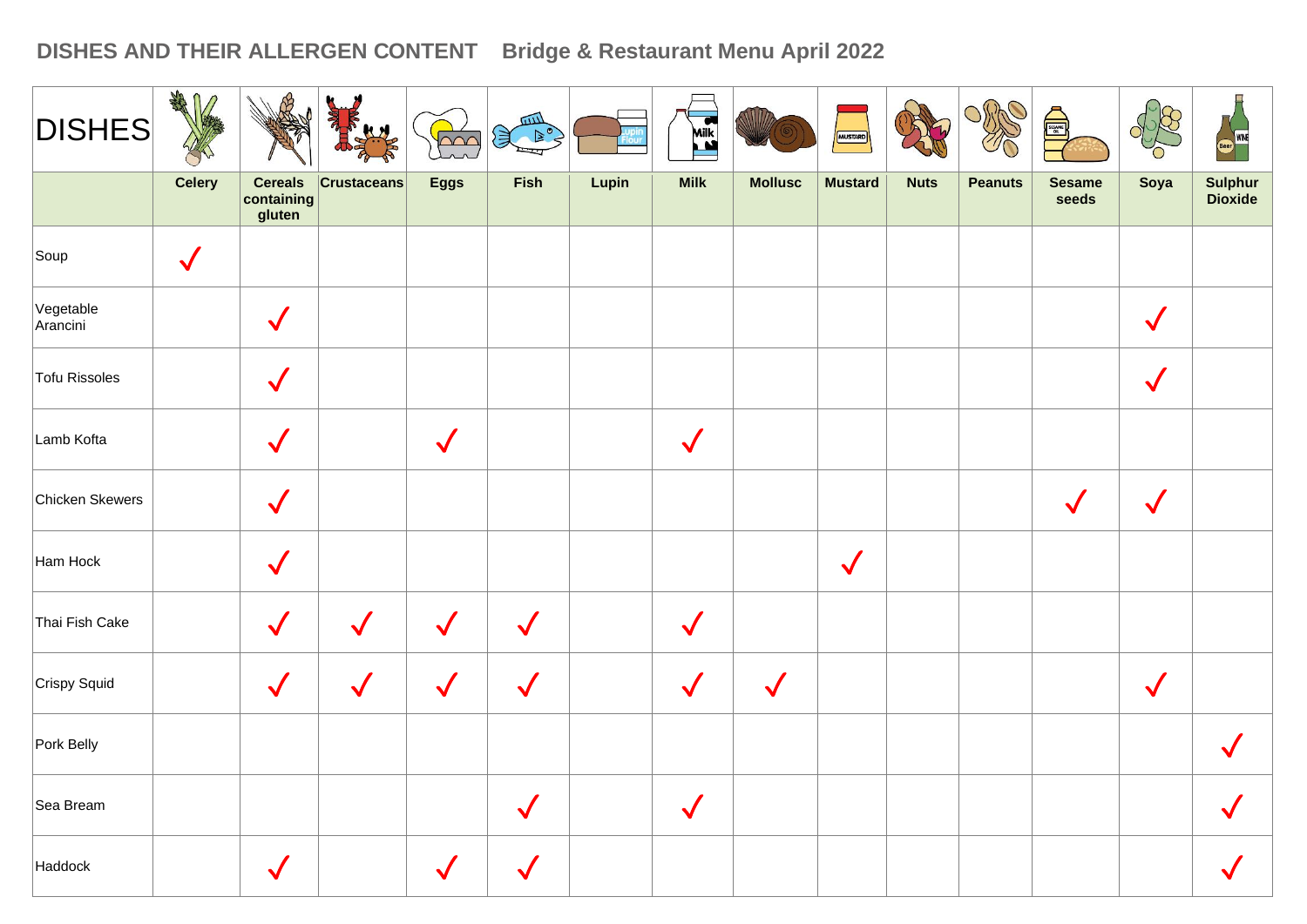| <b>DISHES</b>    | AMA<br>$\Omega$<br>$\bigcap$ |                                        | JU.                | $\sim$       | $\begin{picture}(120,115) \put(0,0){\line(1,0){10}} \put(15,0){\line(1,0){10}} \put(15,0){\line(1,0){10}} \put(15,0){\line(1,0){10}} \put(15,0){\line(1,0){10}} \put(15,0){\line(1,0){10}} \put(15,0){\line(1,0){10}} \put(15,0){\line(1,0){10}} \put(15,0){\line(1,0){10}} \put(15,0){\line(1,0){10}} \put(15,0){\line(1,0){10}} \put(15,0){\line$ |       | Milk         |                | MUSTARD        |             |                | é)                     |              | <b>WINE</b>        |
|------------------|------------------------------|----------------------------------------|--------------------|--------------|-----------------------------------------------------------------------------------------------------------------------------------------------------------------------------------------------------------------------------------------------------------------------------------------------------------------------------------------------------|-------|--------------|----------------|----------------|-------------|----------------|------------------------|--------------|--------------------|
|                  | <b>Celery</b>                | <b>Cereals</b><br>containing<br>gluten | <b>Crustaceans</b> | <b>Eggs</b>  | Fish                                                                                                                                                                                                                                                                                                                                                | Lupin | <b>Milk</b>  | <b>Mollusc</b> | <b>Mustard</b> | <b>Nuts</b> | <b>Peanuts</b> | <b>Sesame</b><br>seeds | Soya         | Sulphur<br>Dioxide |
| Chicken Supreme  |                              |                                        |                    |              |                                                                                                                                                                                                                                                                                                                                                     |       | $\checkmark$ |                |                |             |                |                        |              |                    |
| Katsu Chicken    |                              | $\checkmark$                           |                    | $\checkmark$ |                                                                                                                                                                                                                                                                                                                                                     |       | $\checkmark$ |                |                |             |                |                        | $\checkmark$ |                    |
| Lamb Shank       |                              |                                        |                    |              |                                                                                                                                                                                                                                                                                                                                                     |       | $\sqrt{}$    |                |                |             |                |                        |              |                    |
| Tofu Katsu       |                              | $\checkmark$                           |                    |              |                                                                                                                                                                                                                                                                                                                                                     |       |              |                |                |             |                |                        | $\checkmark$ |                    |
| Sirloin Steak    |                              | $\checkmark$                           |                    |              |                                                                                                                                                                                                                                                                                                                                                     |       | $\checkmark$ |                |                |             |                |                        |              |                    |
| Gammon Steak     |                              |                                        |                    | $\checkmark$ |                                                                                                                                                                                                                                                                                                                                                     |       |              |                |                |             |                |                        |              |                    |
| Chicken Burger   |                              | $\checkmark$                           |                    | $\checkmark$ |                                                                                                                                                                                                                                                                                                                                                     |       | $\checkmark$ |                |                |             |                |                        |              |                    |
| Halloumi Burger  |                              | $\checkmark$                           |                    | $\checkmark$ |                                                                                                                                                                                                                                                                                                                                                     |       | $\sqrt{}$    |                |                |             |                |                        |              |                    |
| Beef Burger      |                              | $\checkmark$                           |                    |              |                                                                                                                                                                                                                                                                                                                                                     |       | $\checkmark$ |                |                |             |                |                        |              |                    |
| Margherita Pizza |                              | $\sqrt{}$                              |                    |              |                                                                                                                                                                                                                                                                                                                                                     |       | $\sqrt{}$    |                |                |             |                |                        |              |                    |
| Pepperoni Pizza  |                              | $\checkmark$                           |                    |              |                                                                                                                                                                                                                                                                                                                                                     |       | $\sqrt{}$    |                |                |             |                |                        |              |                    |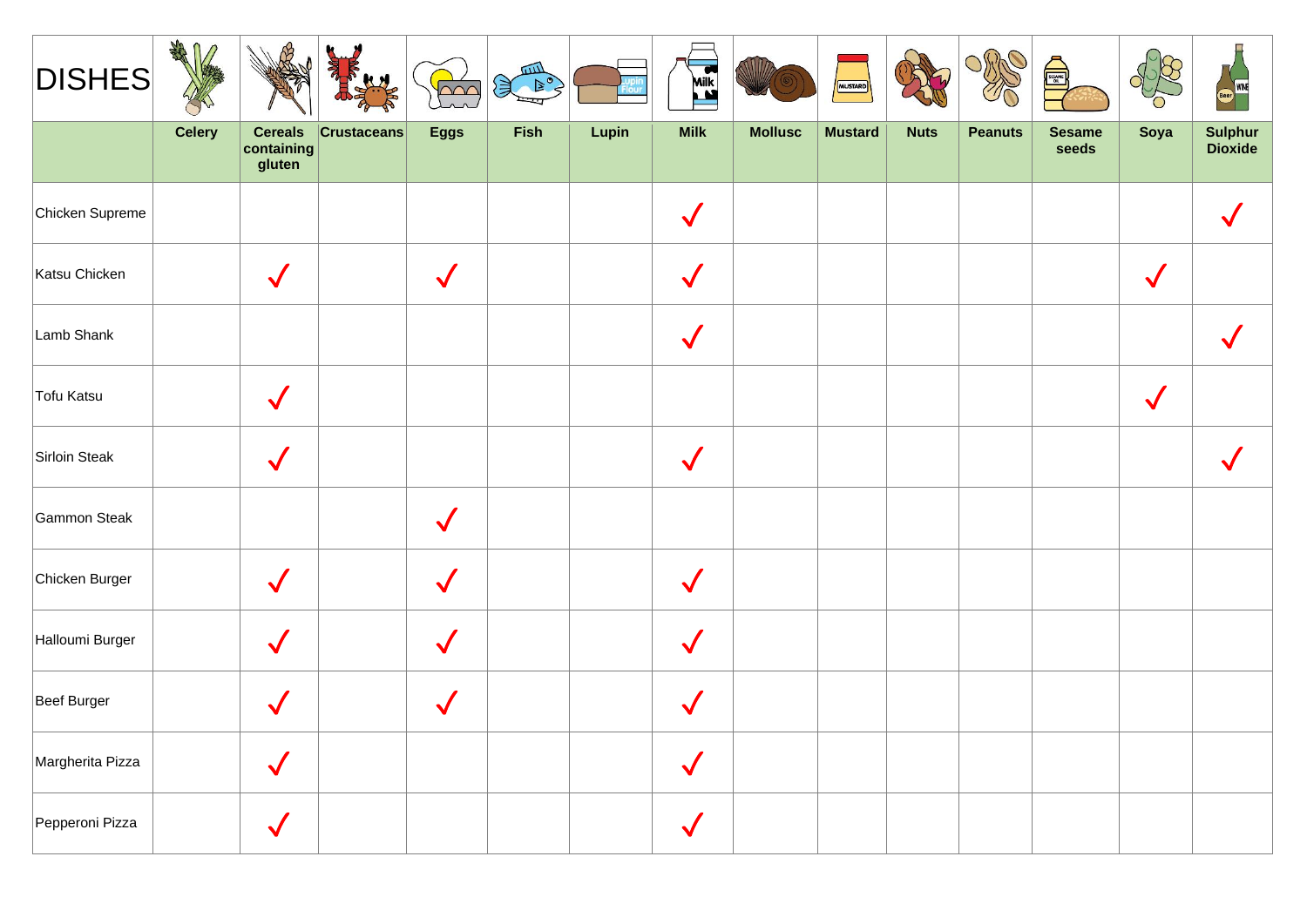| <b>DISHES</b>         | <b>FAR</b><br>∩ |                                                                          | $\mu$              | $\overline{\triangle\curvearrowright}$ | BOS  |       | Milk         |                | MUSTARD        |             |                | S                      |              | <b>WNE</b>         |
|-----------------------|-----------------|--------------------------------------------------------------------------|--------------------|----------------------------------------|------|-------|--------------|----------------|----------------|-------------|----------------|------------------------|--------------|--------------------|
|                       | <b>Celery</b>   | <b>Cereals</b><br>$\left \frac{\text{containing}}{\text{gluten}}\right $ | <b>Crustaceans</b> | <b>Eggs</b>                            | Fish | Lupin | <b>Milk</b>  | <b>Mollusc</b> | <b>Mustard</b> | <b>Nuts</b> | <b>Peanuts</b> | <b>Sesame</b><br>seeds | Soya         | Sulphur<br>Dioxide |
| Hawaiian Pizza        |                 | $\checkmark$                                                             |                    |                                        |      |       | $\sqrt{}$    |                |                |             |                |                        |              |                    |
| Chicken Pizza         |                 | $\checkmark$                                                             |                    |                                        |      |       | $\checkmark$ |                |                |             |                |                        |              |                    |
| Lemon<br>Cheesecake   |                 | $\checkmark$                                                             |                    |                                        |      |       |              |                |                | may         | may            |                        |              |                    |
| Chocolate<br>Brownie  |                 | $\checkmark$                                                             |                    | $\checkmark$                           |      |       | $\checkmark$ |                |                | may         | may            |                        | $\checkmark$ |                    |
| Tiramisu              |                 | $\checkmark$                                                             |                    | $\checkmark$                           |      |       | $\checkmark$ |                |                | may         | may            |                        | $\checkmark$ |                    |
| Cheese Selection      | $\checkmark$    | $\checkmark$                                                             |                    | $\checkmark$                           |      |       | $\checkmark$ |                |                |             |                |                        |              |                    |
| Ice Cream &<br>Sorbet |                 |                                                                          |                    |                                        |      |       | $\checkmark$ |                |                |             |                |                        | V            |                    |
| Fruit Salad           |                 |                                                                          |                    |                                        |      |       |              |                |                |             |                |                        |              |                    |
| Chunky Chips          |                 | $\checkmark$                                                             |                    |                                        |      |       |              |                |                |             |                |                        |              |                    |
| <b>Skinny Fries</b>   |                 | $\checkmark$                                                             |                    |                                        |      |       |              |                |                |             |                |                        |              |                    |
| Onion Rings           |                 | $\sqrt{}$                                                                |                    |                                        |      |       |              |                |                |             |                |                        |              |                    |